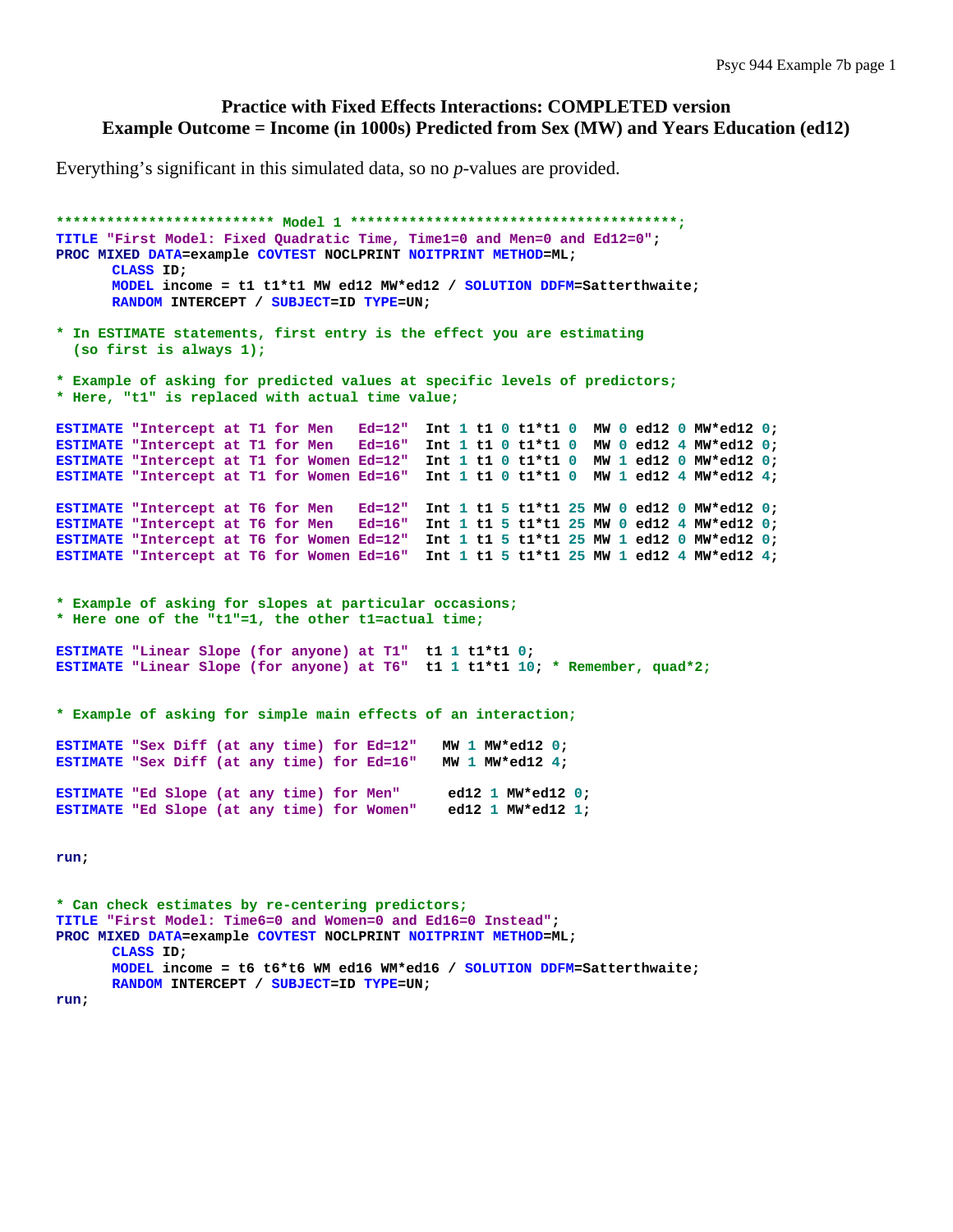# **WHAT SAS GIVES YOU BY DEFAULT IF TIME1=0, MEN=0, AND ED12=0:**

| Solution for Fixed Effects |           |          |                                                                     |
|----------------------------|-----------|----------|---------------------------------------------------------------------|
|                            |           | Standard |                                                                     |
| Effect                     | Estimate  | Error    |                                                                     |
| Intercept                  | 49,0432   |          | 0.07535 expected income of 49k at T1 for Man with Ed=12             |
| t1                         | 4,1689    |          | 0.05904 at T1, income increases 4.2k/time for all                   |
| $t1*11$                    | $-0.1929$ |          | 0.01133 linear rate of change/time decreases by .4/time for all     |
| MW                         | $-8,4099$ |          | 0.06495 if ed=12, women make 8.4k less than men                     |
| ed12                       | 2.2751    |          | 0.02523 in men, income increases by 2.3k/year of ed                 |
| MW*ed12                    | $-0.3983$ | 0.03269  | gender gap grows by $.4$ /year OR ed slope is $.4$ smaller in women |

### **WHAT EXTRA CONDITIONAL PREDICTIONS AND EFFECTS WE ASKED FOR:**

|                                         | Estimates  |          |
|-----------------------------------------|------------|----------|
|                                         |            | Standard |
| Label                                   | Estimate   | Error    |
|                                         |            |          |
| Intercept at T1 for Men Ed=12           | 49,0432    | 0.07535  |
| Intercept at T1 for Men Ed=16           | 58,1438    | 0.1241   |
| Intercept at T1 for Women Ed=12         | 40.6333    | 0.06944  |
| Intercept at T1 for Women Ed=16         | 48,1407    | 0.1092   |
|                                         |            |          |
| Intercept at T6 for Men Ed=12           | 65,0664    | 0.07535  |
| Intercept at T6 for Men   Ed=16         | 74.1670    | 0.1241   |
| Intercept at T6 for Women Ed=12         | 56,6565    | 0.06944  |
| Intercept at T6 for Women Ed=16         | 64.1639    | 0.1092   |
|                                         |            |          |
| Linear Slope (for anyone) at T1         | 4.1689     | 0.05904  |
| Linear Slope (for anyone) at T6         | 2.2403     | 0.05904  |
|                                         |            |          |
| Sex Diff (at any time) if Ed=12 -8.4099 |            | 0.06495  |
| Sex Diff (at any time) if Ed=16         | $-10.0031$ | 0.1451   |
|                                         |            |          |
| Ed Slope (at any time) for Men 2.2751   |            | 0.02523  |
| Ed Slope (at any time) for Women 1.8768 |            | 0.02078  |

### **WHAT YOU GET IF YOU RE-CENTER AT TIME6=0, WOMEN=0, AND ED16=0 INSTEAD:**

| Solution for Fixed Effects |           |          |                                                                 |
|----------------------------|-----------|----------|-----------------------------------------------------------------|
|                            |           | Standard |                                                                 |
| Effect                     | Estimate  | Error    |                                                                 |
| Intercept                  | 64,1639   |          | 0.1092 expected income of 64k at T6 for women with ed=16        |
| t6                         | 2.2403    |          | 0.05904 at T6, income increases by 2.2k/time for all            |
| t6*t6                      | $-0.1929$ |          | 0.01133 linear rate of change/time decreases by .4/time for all |
| <b>WM</b>                  | 10,0031   |          | 0.1451 if ed=16, men make 10k more than women                   |
| ed <sub>16</sub>           | 1,8768    |          | 0.02078 in women, income increases by 1.9k/year of ed           |
| WM*ed16                    | 0.3983    | 0.03269  | gender gap grows by .4/year or ed slope is .4 bigger in men     |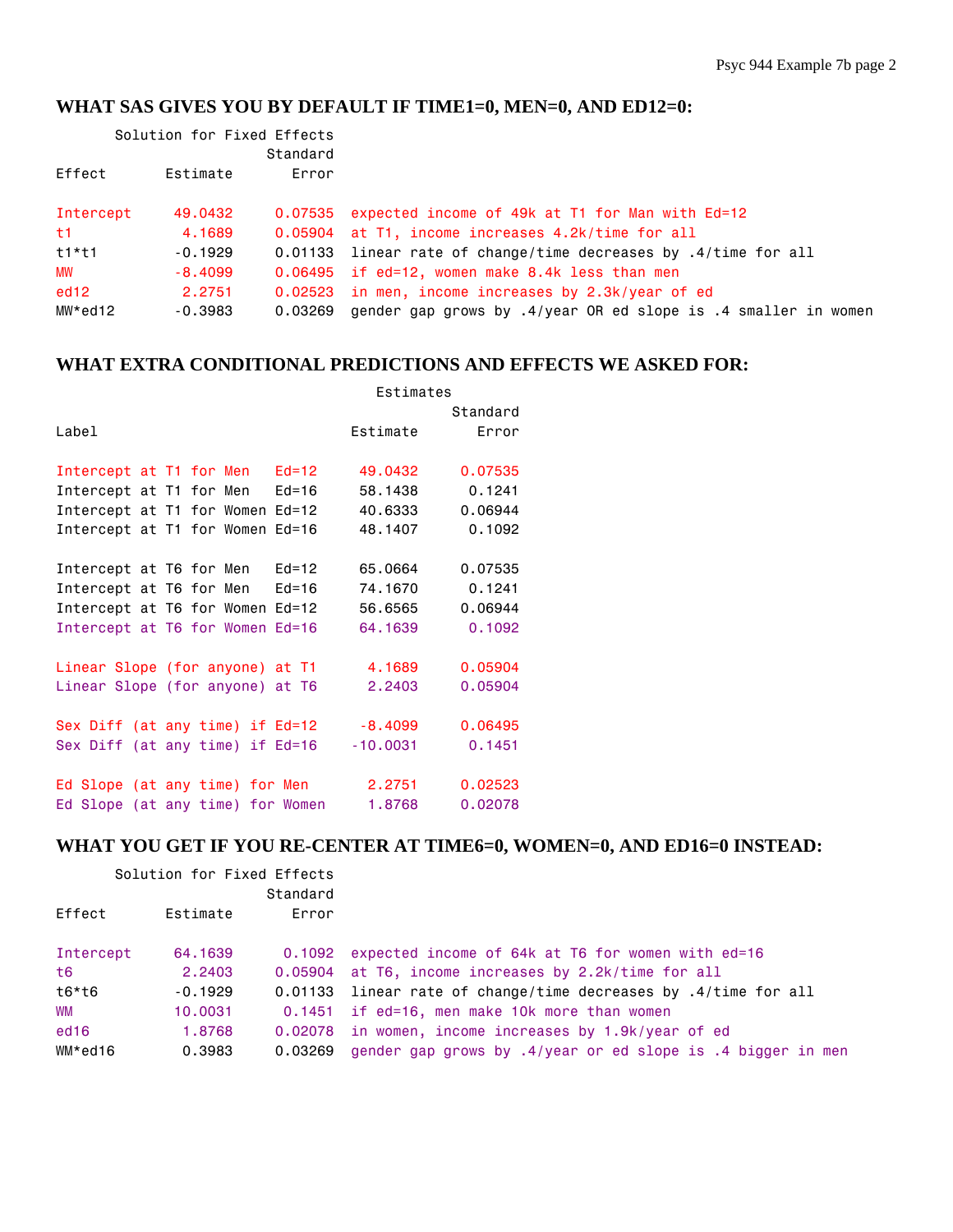```
************************** Model 2 ***************************************;
TITLE "Second Model: Fixed Quadratic Time, Time1=0 and Men=0 and Ed12=0"; 
PROC MIXED DATA=example COVTEST NOCLPRINT NOITPRINT METHOD=ML; 
      CLASS ID; 
      MODEL income = t1 t1*t1 MW ed12 MW*ed12 
                       MW*t1 MW*t1*t1 ed12*t1 / SOLUTION DDFM=Satterthwaite; 
       RANDOM INTERCEPT / SUBJECT=ID TYPE=UN; 
* Example of asking for slopes at particular occasions for particular people;
* Here one of the "t1" = 1, the other t1=actual time; 
ESTIMATE "Linear at T1 for Men Ed=12" t1 1 t1*t1 0 MW*t1 0 MW*t1*t1 0 ed12*t1 0; 
ESTIMATE "Linear at T1 for Men Ed=16" t1 1 t1*t1 0 MW*t1 0 MW*t1*t1 0 ed12*t1 4; 
ESTIMATE "Linear at T1 for Women Ed=12" t1 1 t1*t1 0 MW*t1 1 MW*t1*t1 0 ed12*t1 0; 
ESTIMATE "Linear at T1 for Women Ed=16" t1 1 t1*t1 0 MW*t1 1 MW*t1*t1 0 ed12*t1 4; 
ESTIMATE "Linear at T6 for Men Ed=12" t1 1 t1*t1 10 MW*t1 0 MW*t1*t1 0 ed12*t1 0; 
ESTIMATE "Linear at T6 for Men Ed=16" t1 1 t1*t1 10 MW*t1 0 MW*t1*t1 0 ed12*t1 4; 
ESTIMATE "Linear at T6 for Women Ed=12" t1 1 t1*t1 10 MW*t1 1 MW*t1*t1 10 ed12*t1 0; 
ESTIMATE "Linear at T6 for Women Ed=16" t1 1 t1*t1 10 MW*t1 1 MW*t1*t1 10 ed12*t1 4; 
* Example of asking for simple main effects of an interaction;
* Here, "t1" is actual time always; 
ESTIMATE "Sex Diff at T1 if Ed=12" MW 1 MW*t1 0 MW*t1*t1 0 MW*ed12 0; 
ESTIMATE "Sex Diff at T1 if Ed=16" MW 1 MW*t1 0 MW*t1*t1 0 MW*ed12 4; 
ESTIMATE "Sex Diff at T6 if Ed=12" MW 1 MW*t1 5 MW*t1*t1 25 MW*ed12 0; 
                                      ESTIMATE "Sex Diff at T6 if Ed=16" MW 1 MW*t1 5 MW*t1*t1 25 MW*ed12 4; 
ESTIMATE "Ed Slope at T1 for Men" ed12 1 ed12*t1 0 MW*ed12 0; 
ESTIMATE "Ed Slope at T1 for Women" ed12 1 ed12*t1 0 MW*ed12 1;
ESTIMATE "Ed Slope at T6 for Men" ed12 1 ed12*t1 5 MW*ed12 0; 
ESTIMATE "Ed Slope at T6 for Women" ed12 1 ed12*t1 5 MW*ed12 1; 
* Example of asking for simple two-way interactions of a three-way interaction; 
ESTIMATE "Quadratic for Men" t1*t1 1 MW*t1*t1 0; 
ESTIMATE "Quadratic for Women" t1*t1 1 MW*t1*t1 1; 
ESTIMATE "Sex by Time at T1" MW*t1 1 MW*t1*t1 0; 
ESTIMATE "Sex by Time at T6" MW*t1 1 MW*t1*t1 10; 
run; 
* Can check estimates by re-centering predictors;
TITLE "Second Model: Time6=0 and Women=0 and Ed16=0 Instead"; 
PROC MIXED DATA=example COVTEST NOCLPRINT NOITPRINT METHOD=ML; 
       CLASS ID; 
      MODEL income = t6 t6*t6 WM ed16 WM*ed16 
                       WM*t6 WM*t6*t6 ed16*t6 / SOLUTION DDFM=Satterthwaite; 
      RANDOM INTERCEPT / SUBJECT=ID TYPE=UN; 
run;
```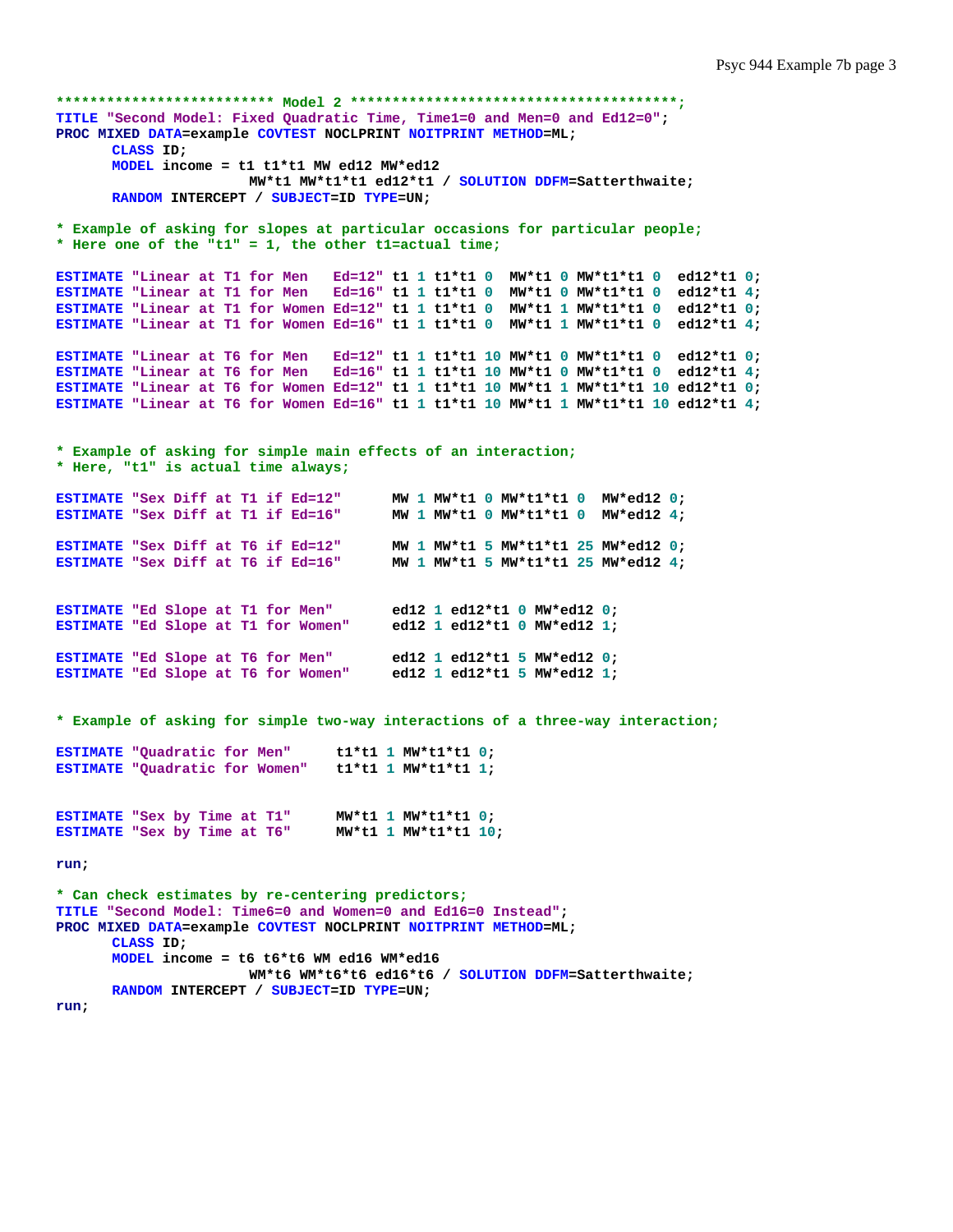## **WHAT SAS GIVES YOU BY DEFAULT IF TIME1=0, MEN=0, AND ED12=0 (same or different interpretation?):**

| Solution for Fixed Effects |           |          |                                                             |
|----------------------------|-----------|----------|-------------------------------------------------------------|
|                            |           | Standard |                                                             |
| Effect                     | Estimate  | Error    |                                                             |
| Intercept                  | 49,9467   | 0.05817  | (same as before)                                            |
| t1                         | 4.0427    | 0.03066  | at T1, income increases 4k/time for men with ed=12          |
| $t1*11$                    | $-0.2570$ | 0.005886 | linear rate of change in income decreases by .5/time in men |
| MW                         | $-9.9066$ | 0.07503  | if ed=12, women make 9.9k less than men at T1               |
| ed12                       | 0.9451    | 0.02614  | in men, income increases by .9/year of ed at T1             |
| MW*ed12                    | $-0.3983$ | 0.03269  | (same as before)                                            |
| t1*MW                      | 0.2074    | 0.03955  | gender gap reduced by .2/time at T1 (for all ed)            |
| t1*t1*MW                   | 0.1067    | 0.007592 | quadratic change is .1 less negative in women               |
| $t1*$ ed $12$              | 0.5320    | 0.002741 | ed slope is more positive by .5/time (for both sexes)       |

#### **WHAT EXTRA CONDITIONAL PREDICTIONS AND EFFECTS WE ASKED FOR:**

|                                 | Estimates  |          |
|---------------------------------|------------|----------|
|                                 |            | Standard |
| Label                           | Estimate   | Error    |
| Linear at T1 for Men Ed=12      | 4.0427     | 0.03066  |
| Linear at T1 for Men<br>$Ed=16$ | 6.1709     | 0.03248  |
| Linear at T1 for Women Ed=12    | 4,2501     | 0.02498  |
| Linear at T1 for Women Ed=16    | 6.3782     | 0.02734  |
| Linear at T6 for Men<br>$Ed=12$ | 1.4727     | 0.03066  |
| Linear at T6 for Men Ed=16      | 3,6008     | 0.03248  |
| Linear at T6 for Women Ed=12    | 2,7473     | 0.02498  |
| Linear at T6 for Women Ed=16    | 4.8754     | 0.02734  |
| Sex Diff at T1 if Ed=12         | $-9,9066$  | 0.07503  |
| Sex Diff at T1 if Ed=16         | $-11.4998$ | 0.1498   |
| Sex Diff at T6 if Ed=12         | $-6,2016$  | 0.07503  |
| Sex Diff at T6 if Ed=16         | $-7.7948$  | 0.1498   |
| Ed Slope at T1 for Men          | 0.9451     | 0.02614  |
| Ed Slope at T1 for Women        | 0.5468     | 0.02188  |
| Ed Slope at T6 for Men          | 3,6052     | 0.02614  |
| Ed Slope at T6 for Women        | 3.2069     | 0.02188  |
| Quadratic for Men               | $-0.2570$  | 0.005886 |
| Quadratic for Women             | $-0.1503$  | 0.004796 |
| Sex by Time at T1               | 0.2074     | 0.03955  |
| Sex by Time at T6               | 1.2747     | 0.03955  |

#### **WHAT YOU GET IF YOU RE-CENTER AT TIME6=0, WOMEN=0, AND ED16=0 INSTEAD:**

| Solution for Fixed Effects |           |                   |                                                               |
|----------------------------|-----------|-------------------|---------------------------------------------------------------|
| Effect                     | Estimate  | Standard<br>Error |                                                               |
|                            |           |                   |                                                               |
| Intercept                  | 70.3613   | 0.1006            | (same as before)                                              |
| t6                         | 4.8754    | 0.02734           | at T6, income increases by 4.8k/time for women with ed=16     |
| $t6*$ t $6$                | $-0.1503$ | 0.004796          | linear rate of change in income decreases by .3/time in women |
| WM                         | 7.7948    | 0.1498            | if ed=16, men make 7.8k more than women at T6                 |
| ed <sub>16</sub>           | 3,2069    | 0.02188           | in women, income increases by 3.2k/year of ed at T6           |
| WM*ed16                    | 0.3983    | 0.03269           | (same as before)                                              |
| t6*WM                      | $-1.2747$ | 0.03955           | gender gap reduced by 1.3k/time at T6 (for all ed)            |
| t6*t6*WM                   | $-0.1067$ | 0.007592          | quadratic change is .1 more negative in men                   |
| $t6*$ ed16                 | 0.5320    | 0.002741          | ed slope is more positive by .5/time (for both sexes)         |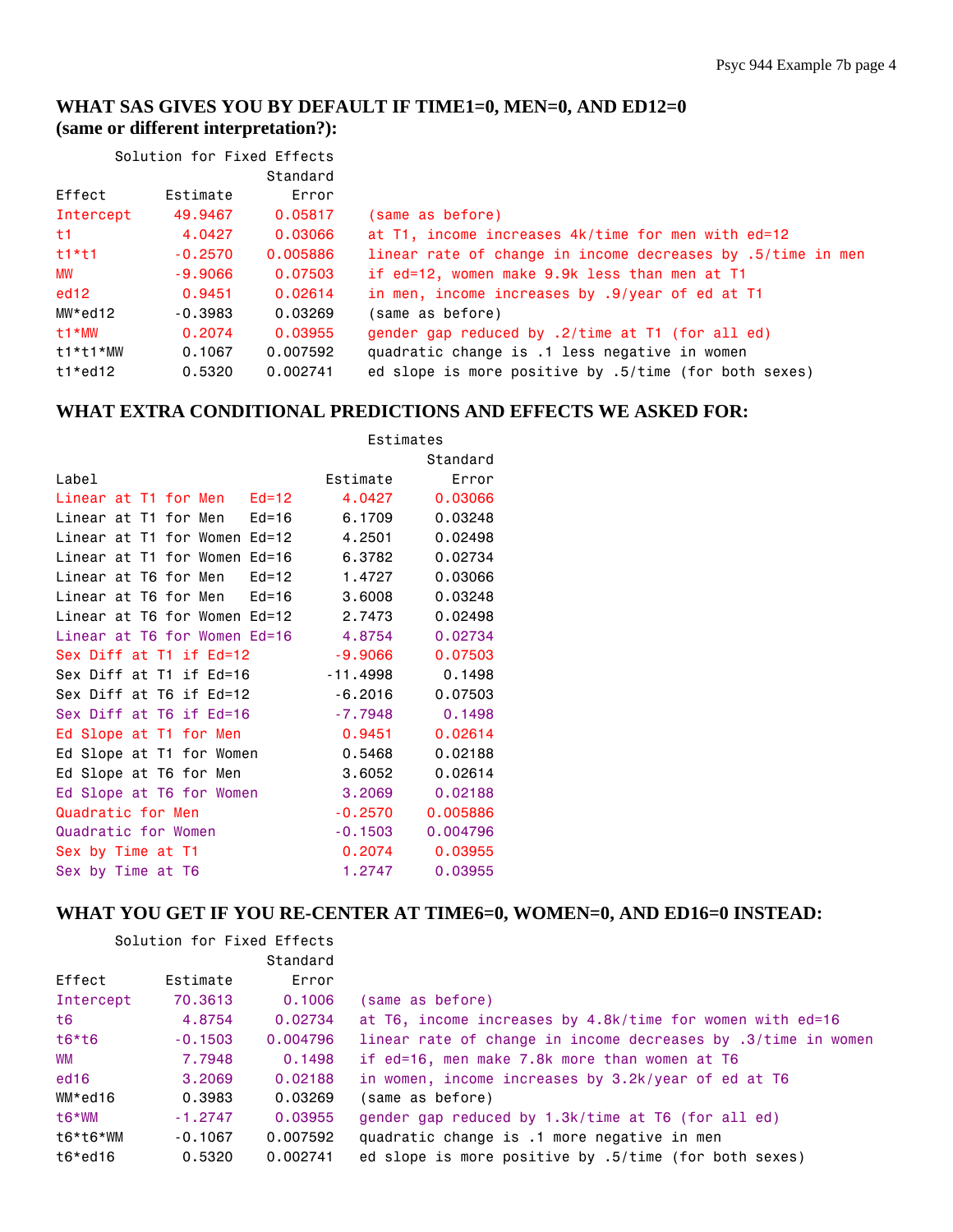```
************************** Model 3 ***************************************;
TITLE "Third Model: Fixed Quadratic Time, Time1=0 and Men=0 and Ed12=0"; 
PROC MIXED DATA=example COVTEST NOCLPRINT NOITPRINT METHOD=ML; 
      CLASS ID; 
      MODEL income = t1 t1*t1 MW ed12 MW*ed12 MW*t1 MW*t1*t1 ed12*t1 
                       MW*ed12*t1 / SOLUTION DDFM=Satterthwaite; 
      RANDOM INTERCEPT / SUBJECT=ID TYPE=UN; 
* Example of asking for slopes at particular occasions for particular people;
* Here one of the "t1"=1, the other t1=actual time;
ESTIMATE "Linear T1 M Ed=12" t1 1 t1*t1 0 MW*t1 0 MW*t1*t1 0 ed12*t1 0 MW*ed12*t1 0;<br>ESTIMATE "Linear T1 M Ed=16" t1 1 t1*t1 0 MW*t1 0 MW*t1*t1 0 ed12*t1 4 MW*ed12*t1 0;
ESTIMATE "Linear T1 M Ed=16" t1 1 t1*t1 0 MW*t1 0 MW*t1*t1 0 ed12*t1 4 MW*ed12*t1 0; 
ESTIMATE "Linear T1 W Ed=12" t1 1 t1*t1 0 MW*t1 1 MW*t1*t1 0 ed12*t1 0 MW*ed12*t1 0; 
ESTIMATE "Linear T1 W Ed=16" t1 1 t1*t1 0 MW*t1 1 MW*t1*t1 0 ed12*t1 4 MW*ed12*t1 4; 
ESTIMATE "Linear T6 M Ed=12" t1 1 t1*t1 10 MW*t1 0 MW*t1*t1 0 ed12*t1 0 MW*ed12*t1 0; 
ESTIMATE "Linear T6 M Ed=16" t1 1 t1*t1 10 MW*t1 0 MW*t1*t1 0 ed12*t1 4 MW*ed12*t1 0; 
ESTIMATE "Linear T6 W Ed=12" t1 1 t1*t1 10 MW*t1 1 MW*t1*t1 10 ed12*t1 0 MW*ed12*t1 0; 
ESTIMATE "Linear T6 W Ed=16" t1 1 t1*t1 10 MW*t1 1 MW*t1*t1 10 ed12*t1 4 MW*ed12*t1 4; 
* Example of asking for simple main effects of an interaction;
* Here, "t1" is actual time always;
                                        MW 1 MW*ed12 0 MW*t1 0 MW*t1*t1 0 MW*ed12*t1 0;
ESTIMATE "Sex Diff at T1 if Ed=16" MW 1 MW*ed12 4 MW*t1 0 MW*t1*t1 0 MW*ed12*t1 0;
ESTIMATE "Sex Diff at T6 if Ed=12" MW 1 MW*ed12 0 MW*t1 5 MW*t1*t1 25 MW*ed12*t1 0; 
                                       ESTIMATE "Sex Diff at T6 if Ed=16" MW 1 MW*ed12 4 MW*t1 5 MW*t1*t1 25 MW*ed12*t1 20; 
ESTIMATE "Ed Slope at T1 for Men" ed12 1 MW*ed12 0 ed12*t1 0 MW*ed12*t1 0; 
ESTIMATE "Ed Slope at T1 for Women" ed12 1 MW*ed12 1 ed12*t1 0 MW*ed12*t1 0; 
ESTIMATE "Ed Slope at T6 for Men" ed12 1 MW*ed12 0 ed12*t1 5 MW*ed12*t1 0; 
ESTIMATE "Ed Slope at T6 for Women" ed12 1 MW*ed12 1 ed12*t1 5 MW*ed12*t1 5; 
* Example of asking for simple two-way interactions of a three-way interaction;
ESTIMATE "Quadratic for Men" t1*t1 1 MW*t1*t1 0;
ESTIMATE "Quadratic for Women" t1*t1 1 MW*t1*t1 1; 
ESTIMATE "Sex by Ed at T1" MW*ed12 1 MW*ed12*t1 0; 
ESTIMATE "Sex by Ed at T6" MW*ed12 1 MW*ed12*t1 5; 
ESTIMATE "Ed by Time for Men" ed12*t1 1 MW*ed12*t1 0;<br>ESTIMATE "Ed by Time for Women" ed12*t1 1 MW*ed12*t1 1;
ESTIMATE "Ed by Time for Women"
ESTIMATE "Sex by Time (at T1) for Ed=12" MW*t1 1 MW*ed12*t1 0 MW*t1*t1 0; 
ESTIMATE "Sex by Time (at T1) for Ed=16" MW*t1 1 MW*ed12*t1 4 MW*t1*t1 0; 
ESTIMATE "Sex by Time (at T6) for Ed=12" MW*t1 1 MW*ed12*t1 0 MW*t1*t1 10; 
ESTIMATE "Sex by Time (at T6) for Ed=16" MW*t1 1 MW*ed12*t1 4 MW*t1*t1 10; 
run; 
* Can check estimates by re-centering predictors;
TITLE "Third Model: Time6=0 and Women=0 and Ed16=0 Instead"; 
PROC MIXED DATA=example COVTEST NOCLPRINT NOITPRINT METHOD=ML; 
      CLASS ID; 
      MODEL income = t6 t6*t6 WM ed16 WM*ed16 WM*t6 WM*t6*t6 ed16*t6 
                        WM*ed16*t6 / SOLUTION DDFM=Satterthwaite;
```
**RANDOM INTERCEPT / SUBJECT=ID TYPE=UN;** 

**run;** 

**WHAT SAS GIVES YOU BY DEFAULT IF TIME1=0, MEN=0, AND ED12=0 (same or different interpretation?):**